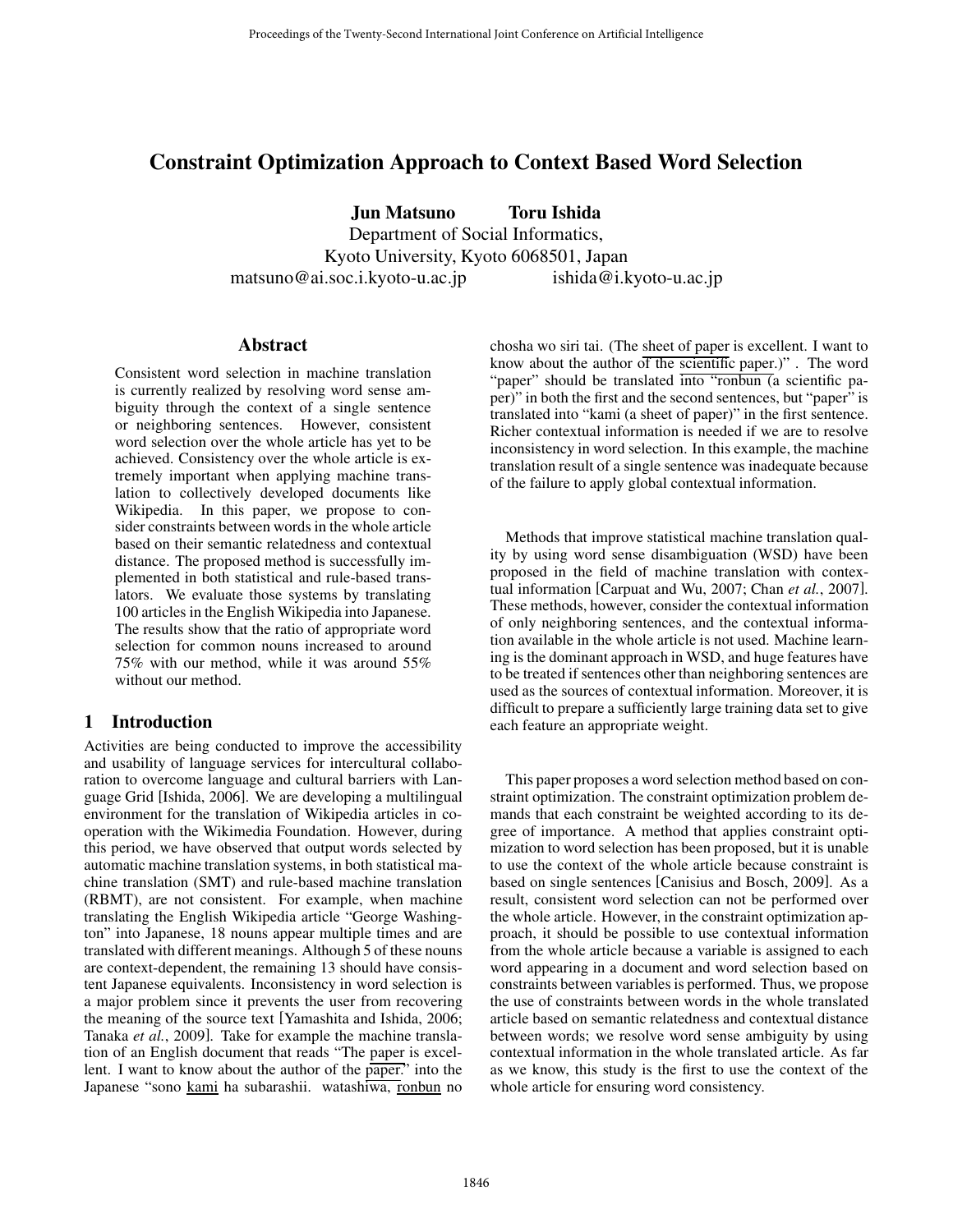## 2 Semantic Relatedness Between Translated Words in a Single Sentence

We formulate the word selection problem based on the weighted constraint satisfaction problem [Bistarelli *et al.*, 1997], one of the constraint optimization problems, to resolve inconsistency in word selection in the machine translation of a document. In this formulation, ambiguity in the sense of a noun in the original document is resolved by using the semantic relatedness between words in each translated sentence. That is, independent word selection is performed for each sentence by using contextual information in a single sentence. We enumerate the requirements for word selection below, and formulate the word selection problem so that it can meet those requirements.

- 1. The translation candidates of noun w in the original document are all translated nouns of w in the translated document
- 2. There is semantic relatedness between translated words in the same sentence
- 3. A solution is the assignment of translated words to the nouns in the original document that maximizes the sum of semantic relatedness between translated words

From requirement 1, one variable  $x$  is created for each noun w in the original document, and all translated nouns of w in the translated document are included in a domain D for each variable. From requirement 2, the constraint representing "there is semantic relatedness between translated words" is imposed between  $x_i$  and  $x_j$  if the original words of  $x_i$  and  $x_i$  co-occur in the same sentence  $(1 \le i \le j \le n)$ . This semantic relatedness is computed quantitatively by function SR.

We use the method of computing semantic relatedness, employed by Wikipedia [Gabrilovich and Markovitch, 2007], to compute function  $SR$ . In this method, the relative strengths between  $x_i$  and each Wikipedia article are determined by using the tf/idf score based on the number of occurrences of  $x_i$  in each article of Wikipedia in the translated language, and a translated word vector weighted for each article  $v_{x_i} = (v_{x_i1}, v_{x_i2}, \ldots, v_{x_im})$  is obtained (*m* is the number of articles in Wikipedia in the translated language ). Specifically,  $x_i$  appears  $tf(i, k)$  times in the k th of the m articles, and appears in l articles.  $v_{x,k}$  is computed as  $v_{x_k k} = (1 + \log t f(i, k)) \log \frac{m}{l}$ . A translated word vector  $v_{x_k}$  is obtained by performing this calculation for all articles  $v_{x_i}$  is obtained by performing this calculation for all articles. Semantic relatedness between translated words is expressed quantitatively by a value that is not less than 0 and not more than 1 by computing the cosine similarity between  $v_{x_i}$  and  $v_{x_i}$  which are, respectively, translated word vectors for  $x_i$ and  $x_j$ . Accordingly,  $SR_{ij}(x_i, x_j)$  is determined as:

$$
SR(x_i, x_j) = \frac{v_{x_i1}v_{x_j1} + \dots + v_{x_i m}v_{x_j m}}{\sqrt{v_{x_i1}^2 + \dots + v_{x_i m}^2}\sqrt{v_{x_j1}^2 + \dots + v_{x_j m}^2}}
$$

The average of the values of function SR for all pairs of variables in which the constraint is imposed is expressed as:

$$
ASR(X) = \frac{\sum_{\{i,j\} \in V} SR(x_i, x_j)}{|V|}
$$

(Set V consists of the pairs of indexes that correspond to the pairs of variables in which constraints are imposed.) The larger the value of function  $ASR$  is, the larger the sum of semantic relatedness between translated words in each sentence is. Therefore, context-dependent word selection is performed for each sentence in the original document when the value of function  $ASR$  is largest. From requirement 3, the optimal solution for this problem is the tuple of translated words for the variables with maximum value of function ASR.

### 3 Semantic Relatedness Between Translated Words in a Document

It is thought that semantic relatedness between translated words which appear in the same sentence is really large. However, even if translated words appear in different sentences, there should be semantic relatedness between translated words according to the closeness between the contexts in which translated words appear in a document. It is expected that more accurate word selection will be realized by using the semantic relatedness between words in the translated document. We adopt this approach to formulate the word selection problem based on the weighted constraint satisfaction problem. Word selection using contextual information in the whole article is performed by solving this word selection problem. We enumerate the requirements that the word selection problem should meet below.

- 1. The translation candidates of noun w in the original document are all translated nouns of w in the translated document
- 2. There is context-dependent semantic relatedness between translated words in the same document
- 3. A solution is an assignment of translated words to the nouns in the original document that maximize the sum of context-dependent semantic relatedness between translated words

From requirement 1, one variable  $x$  is created for each noun w that appears in the original document, and all translated nouns of w in the translated document are included in domain D for each variable. From requirement 2, constraints representing "there is context-dependent semantic relatedness between translated words" are imposed between  $x_i$  and  $x_j$  if the original words of  $x_i$  and  $x_j$  co-occur in the same document  $(1 \le i < j \le n)$ . This context-dependent semantic relatedness is computed quantitatively by function CSR which is based on function  $SR$ . Function  $CSR$  becomes important when applying machine translation to collectively developed documents like Wikipedia.

We now turn to the computational model of function  $CSR$ to compute context-dependent semantic relatedness between translated words tw and tw' whose original words are, respectively, w and w' in the same document. First, semantic relatedness  $SR(tw, tw')$  between tw, tw' is not less than 0 and not more than 1, and context-dependent semantic relatedness CSR(tw, tw') between tw, tw' does not exceed contextindependent semantic relatedness  $SR(tw, tw')$ . Namely, the closer the contexts in which tw and tw' appear in a document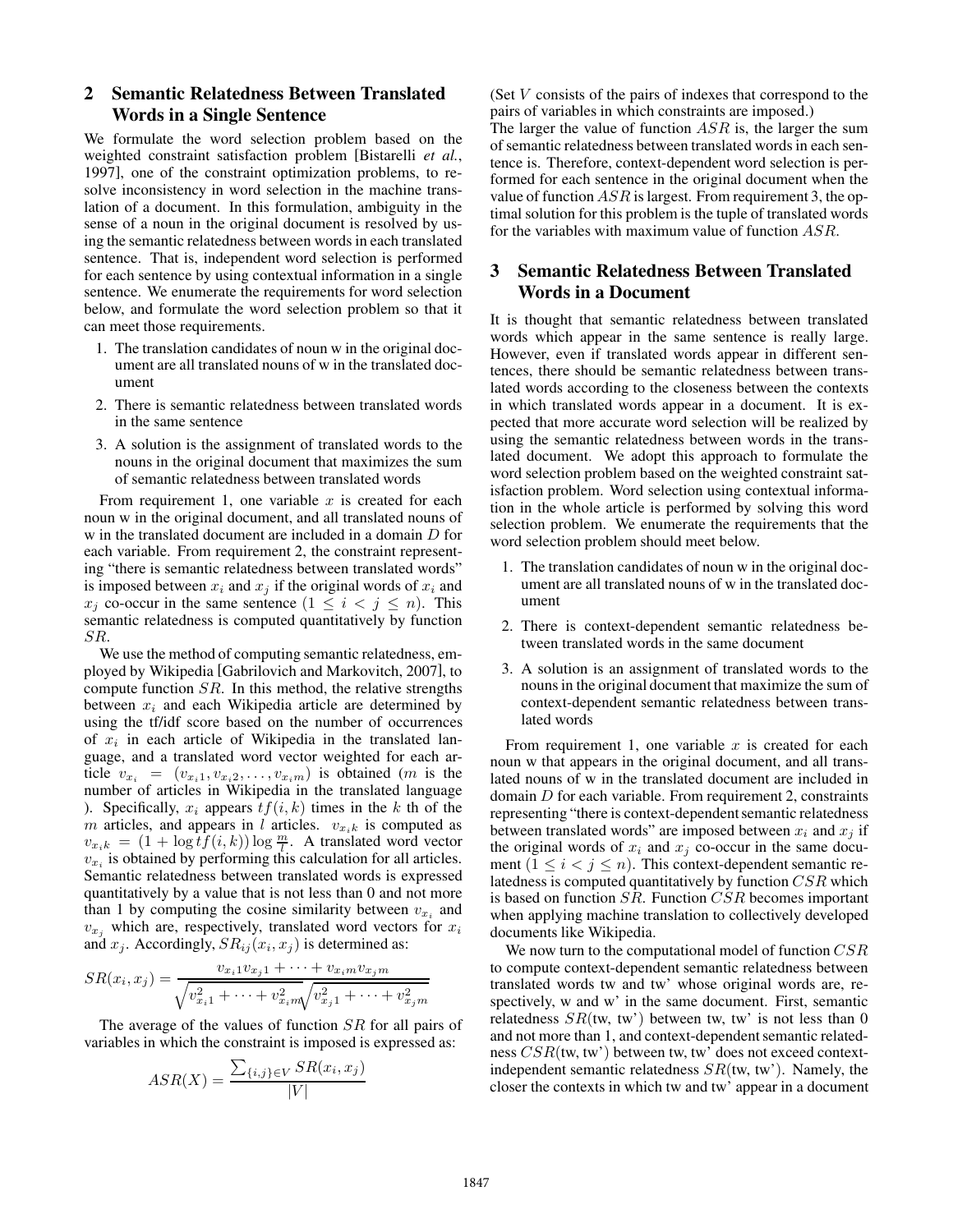are, the more the value of CSR approaches that of SR. In addition, we consider that the closeness of the contexts in which tw and tw' appear in the translated document is equivalent to the closeness of the contexts between the sentences in which w and w' appear in the original document. We call this contextual distance. The value of contextual distance is larger than 0, and the smaller the value is, the closer the contexts are. To express the requirements for the computational model of CSR, We describe tw and tw2 as the translations of the same two words, w, that appear in different locations of the original document, and describe tw' as the translated word of word w' in the same original document. Additionally, we describe s as a function that expresses the sentence in which the original word of the translated word appears by accepting a translated word as input, and describe DIS as a function which expresses contextual distance between these sentences upon receiving the two sentences as input. We use the following mathematical expressions to enumerate the requirements for the computational model of CSR.

- 1.  $0 \leq SR(tw,tw') \leq 1$
- 2.  $0 \leq DIS(s(tw), s(tw'))$
- 3.  $0 \leq CSR(tw,tw') \leq SR(tw,tw')$
- 4.  $DIS(s(tw), s(tw')) = 0$  $\Rightarrow$  CSR(tw,tw') = SR(tw,tw')
- 5.  $DIS(s(tw), s(tw')) \leq DIS(s(tw2), s(tw'))$  $\Rightarrow \overrightarrow{CSR}(\overrightarrow{tw},\overrightarrow{tw'}) > \overrightarrow{CSR}(\overrightarrow{tw2},\overrightarrow{tw'})$

Our computational expression of CSR, shown in Figure 1, meets these requirements.



Figure 1: Computation of context-dependent semantic relatedness between translated words

We describe  $num$  as a function which expresses the order of the sentence in the article upon receiving an original sentence as input. The order of the sentence is the number of the sentence counting from the beginning of the article. Function DIS is simply based on the physical distance between original sentences as below.

$$
DIS(s(x_i), s(x_j)) = num(s(x_j)) - num(s(x_i))
$$

The average of the values of function CSR for all pairs of variables is expressed as below.

$$
ACSR(X) = \frac{\sum_{j=i+1}^{j=n} \sum_{i=1}^{i=n} CSR(x_i, x_j)}{nC_2}
$$

Function ACSR computes the average of the measurement of semantic relatedness between translated words in the whole translated article. The value of function  $ACSR$  represents how a translated word which has a context-dependent meaning is selected for each noun in the original document. It also means that the value of function ACSR represents how the same translated word that has the appropriate meaning is selected for the same nouns that have the same meaning in the original document. From requirement 3, the optimal solution for this problem is the tuple of translated words for the variables that maximize the value of function ACSR. Figure 2 formulates the word selection problem using semantic relatedness between translated words in a document.

Variable Set  $X = \{x_1, \ldots, x_n\}$  $(x<sub>i</sub>:)$ : The translated word of the noun which appears in  $i$  th order in the original document) **Domain Set**  $D = \{D_1, \ldots, D_n\}$  $(D<sub>i</sub>:$ The set whose elements are all translated nouns of  $w(x_i)$  in the translated document  $w(x)$ : The function expressing the original word of translated word  $x)$ 

The function expressing semantic relatedness between translated words

$$
SR_{ij}(x_i, x_j) = \frac{v_{x_i1}v_{x_j1} + \dots + v_{x_i m}v_{x_j m}}{\sqrt{v_{x_i1}^2 + \dots + v_{x_i m}^2}\sqrt{v_{x_j1}^2 + \dots + v_{x_j m}^2}}
$$

 $(v_{x_k})$ : The weight of  $x_k$  for the l th of m articles in Wikipedia in the translated language

m:The number of articles in Wikipedia in the translated language )

The function expressing contextual distance between original sentences

 $DIS(s(x_i), s(x_j)) = num(s(x_j)) - num(s(x_i))$  $(s(x))$ : The function expressing the sentence in which the original word of translated word  $x$  appears  $num(s(x))$ : The function expressing the order of sentence  $s(x)$  which appears in the document) The function expressing context-dependent semantic relatedness between translated words  $CSR(x_i, x_j) = \frac{SR(x_i, x_j)}{DIS(s(x_i), s(x_j))+1}$ 

The function expressing how inconsistency in word selection is resolved

 $ACSR(X) = \frac{\sum_{j=i+1}^{j=n} \sum_{i=1}^{i=n} CSR(x_i, x_j)}{nC_2}$ <br>Ontimal Solution  $nC_2$ 

Optimal Solution The tuple of translated words for the variables with maximum  $ACSR(X)$ 

Figure 2: Formulation of the word selection problem using semantic relatedness between translated words in a document

### 4 Example of the Word Selection Problem

We give an example of the word selection problem in Figure 3. Figure 4 and Figure 5 show the constraint networks yielded when this word selection problem is formulated by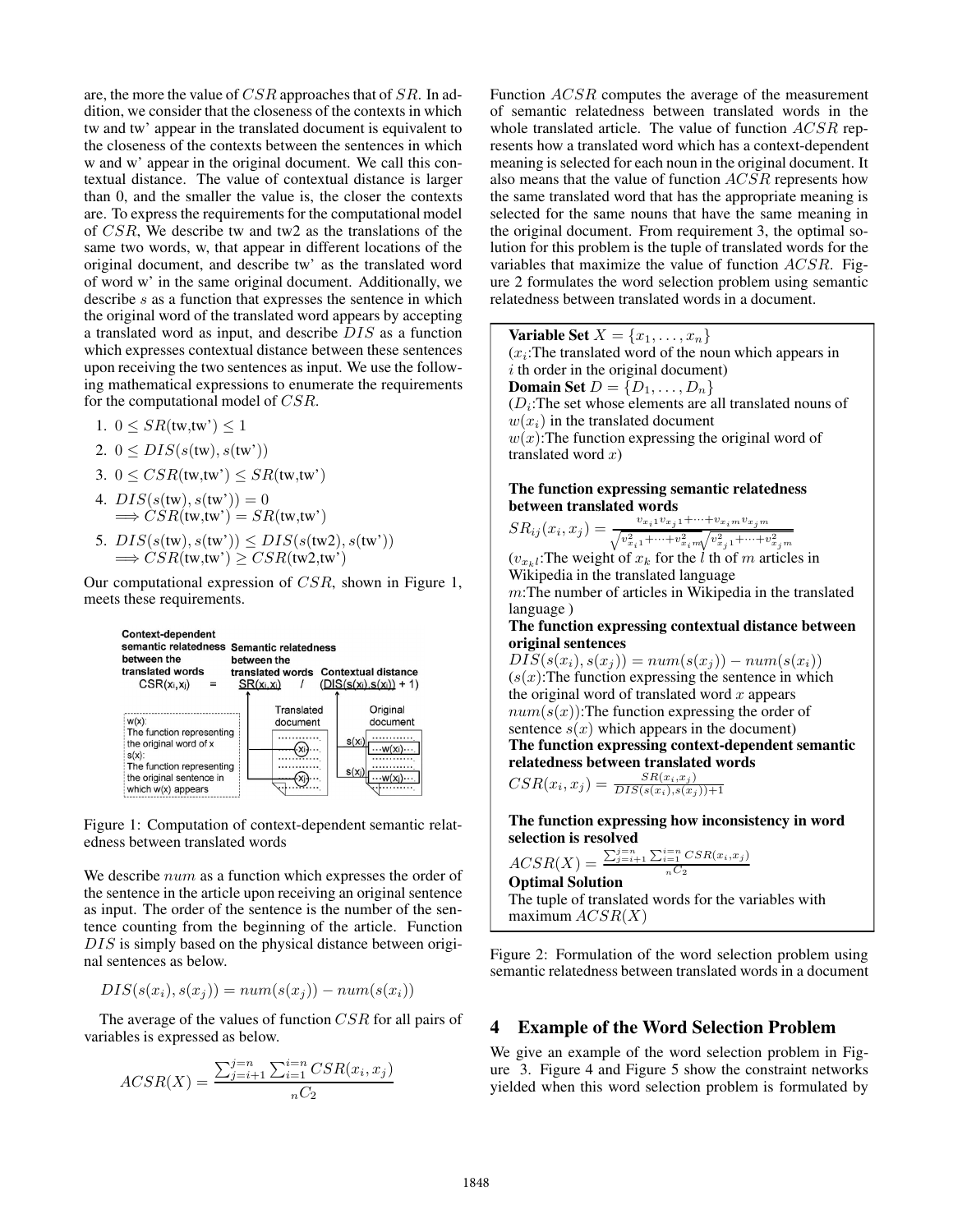using the semantic relatedness between translated words in a single sentence and in a document, respectively.

Source document (English): Inuit people have their own peculiar language. However, peoples with different languages do not always have different cultures. Translated document (Japanese): inuitto no hitobito ha karerajishin no tokuyuuna gengo wo motte imasu. (Inuit folks have their own peculiar language.) shikashi, kotonaru gengo wo motu minzoku ha tsuneni kotonaru bunka wo motte inai. (However, ethnic groups with different languages do not always have different cultures.)

Figure 3: English-Japanese machine translated document in which inconsistency in word selection of "people" occurs



Figure 4: Constraint network representing the word selection problem of Figure 3 which is formulated using semantic relatedness between translated words in a single sentense

In Figure 4, the semantic relatedness between translated words in each sentence is computed, and word selection is independently performed for each sentence. The values of function SR for the pair of translated words are, for example,  $SR("inuitto (inuit)", "hitobito(folks)") = 0.0241$  and  $SR("inuito (inuit)", "minzoku(ethnic group") = 0.0524.$ The value of function  $SR$  for the pair of "inuitto(inuit)" and "minzoku(ethnic group)" is more than twice that for the pair of "inuitto(inuit)" and "hitobito(folks)".In Figure 5, contextdependent semantic relatedness between words in the translated document is computed, and word selection using contextual information in the whole document is performed. If  $x_2$  = "hitobito(folks)" and  $x_4$  = "minzoku(ethnic group)", the values of function CSR for the pair of  $x_1$  and  $x_2$  and for the pair of  $x_1$  and  $x_4$  are calculated to be, respectively,  $CSR((``inuitto(inuit)",``hitobito(folks))") = 0.0241$  and  $CSR("inuito(inuit)", "minzoku(ethnic group)")=0.0262.$ The original words of  $x_1$  and  $x_2$  appear in the same sentence,



Figure 5: Constraint network representing the word selection problem of Figure 3 which is formulated using semantic relatedness between translated words in a document

but those of  $x_1$  and  $x_4$  appear in different sentences. Accordingly, the value of context-dependent semantic relatedness between "inuitto(inuit)" and "minzoku(ethnic group)" is not much larger than that between "inuitto(inuit)" and "hitobito(folks)".

The translated word that should be selected for  $w(x_2)$ and  $w(x_4)$  is "minzoku(ethnic group)". Although "minzoku(ethnic group)" and "hitobito(folks)" are selected for  $w(x_2)$  and  $w(x_4)$ , respectively, in the word selection problem represented by the constraint network of Figure 4, "minzoku(ethnic group)" is selected for both  $w(x_2)$  and  $w(x_4)$  in the word selection problem represented by the constraint network of Figure 5. This is because the semantic relatedness between the translated word of  $w(x_4)$  and "inuitto(inuit)" which has strong semantic relatedness with "minzoku(ethnic group)", which is the appropriate translated word for  $w(x_4)$ , is used in the word selection problem represented by the constraint network of Figure 5.

### 5 Evaluation

#### 5.1 Evaluation Settings

We implemented the systems of WSD/SR(sentence) and WSD/CSR(article) to formulate the word selection problem using semantic relatedness between translated words in a single sentence and a document, respectively, and resolved the word selection problem by applying the hill climbing approach. Furthermore, we implemented WSD/SR(article). WSD/SR(article) is different from WSD/CSR(article) in that function  $SR$  is used instead of  $CSR$  to compute the semantic relatedness between translated words. By comparing the evaluation results of WSD/SR(article) and WSD/CSR(article), we can better understand the effectiveness of using function CSR which becomes important when applying machine translation to collectively developed doc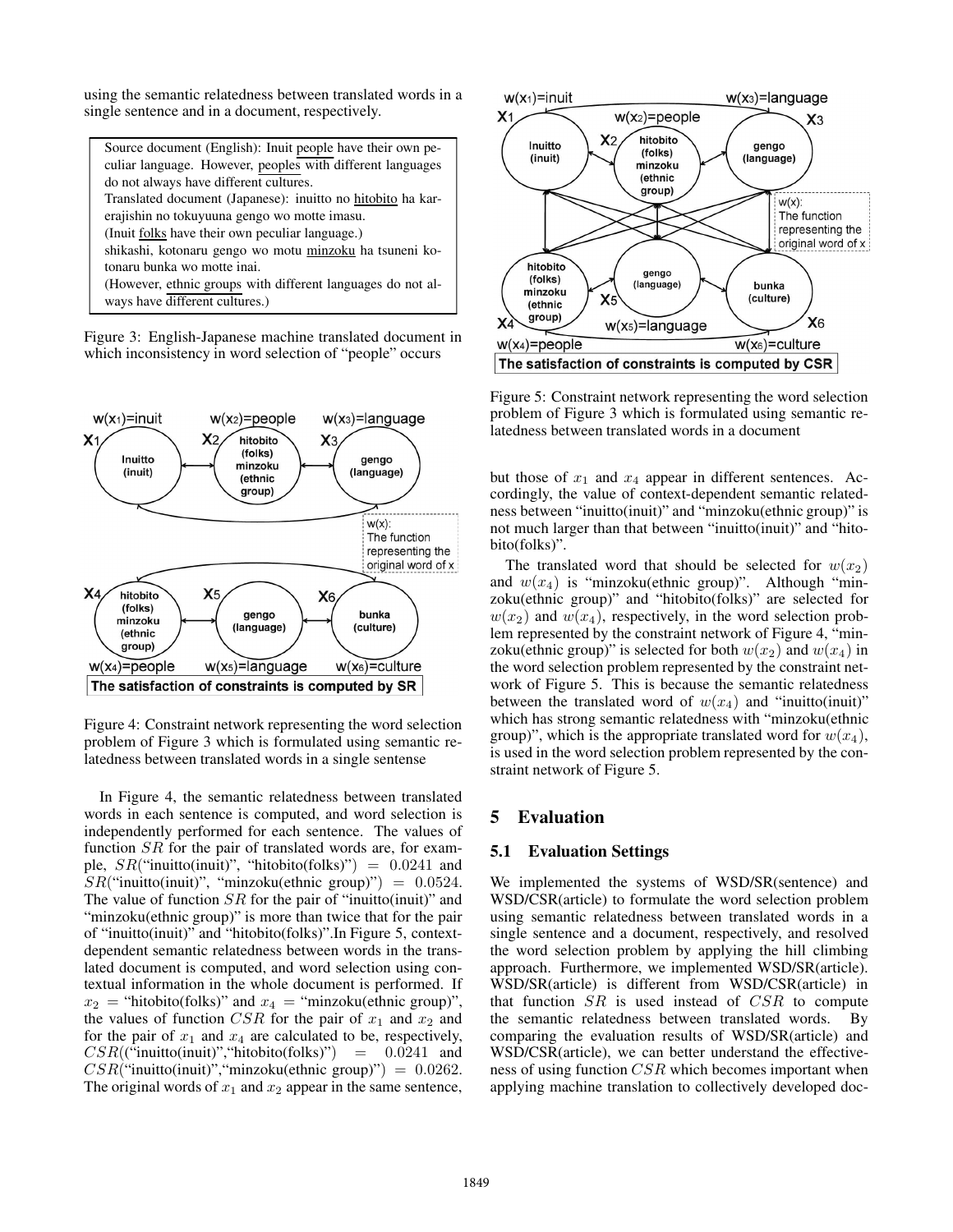uments like Wikipedia. We used Google Translate<sup>1</sup> and J-Server<sup>2</sup> as examples of SMT and RBMT systems, and used 100 samples which were randomly selected from English Wikipedia articles whose bodies contained more than 500 words as the source documents.

#### 5.2 Evaluation Results

Table 1 shows (a) "the total number of appearances of all common nouns" when translating the 100 samples by Google Translate and J-Server. The common nouns that were included in (a) had different meanings for the translated words selected by machine translation in each document. Table 2 and Table 3 show the number of nouns that were appropriately translated (a) when Google Translate and J-Server were used, respectively.

|  | Table 1: Number of common nouns evaluated |  |
|--|-------------------------------------------|--|
|  | $\log$ Google Translate   J-Server        |  |

|  | OUVER Hanslaw | J-YU VU |  |
|--|---------------|---------|--|
|  |               |         |  |

(a)"the total number of appearances of all common nouns" (These common nouns had different meanings for the

translated words selected by machine translation in each document)

The followings are shown from the evaluation results.

- Both Google Translate and J-Server performed appropriate word selection at the rate of about 55%.
- WSD/SR(sentence) improved word selection quality by 10 points by using contextual information in single sentences. However, the translations still had a word selection rate of about 35%.
- WSD/SR(article) selected the same translated word for the same nouns in the same document by computing semantic relatedness rather than contextual distance although WSD/SR(sentence) selected translated words independently in each sentence. Therefore, WSD/SR(article) consistently selected inappropriate translated words for nouns for which the same translated word should have been selected, and WSD/SR(article) decreased word selection quality more than WSD/SR(sentence) in some cases.
- WSD/CSR(article) yielded better word selection quality than WSD/SR(article) because it uses richer contextual distance to compute semantic relatedness. As a result, WSD/CSR(article) was the best system in terms of word selection quality.

However, we regarded the translation candidates of a word as all translated words which the machine translation system selected for the word in the same document. Therefore, WSD/CSR(article) sometimes failed to select appropriate translated words because appropriate translated words were not included in their translation candidates. Extracting translation candidates from bilingual dictionaries may improve word selection quality.

Table 2: Comparative evaluation of word selection quality for Google Translate

| System                                             | The number of nouns that were<br>appropriately translated |
|----------------------------------------------------|-----------------------------------------------------------|
| Google Translate                                   | 245(57.4%)                                                |
| + WSD/SR(sentence)                                 | 274(64.2%)                                                |
| $+\overline{\text{WSD}}/\text{SR}(\text{article})$ | 306(71.7%)                                                |
| + WSD/CSR(article)                                 | 313(73.3%)                                                |

Table 3: Comparative evaluation of word selection quality for J-Server

| System                         | The number of nouns that were |
|--------------------------------|-------------------------------|
|                                | appropriately translated      |
| J-Server                       | $200(53.9\%)$                 |
| $\overline{+$ WSD/SR(sentence) | $241(65.0\%)$                 |
| + WSD/SR(article)              | 240(64.5%)                    |
| + WSD/CSR(article)             | 271(72.9%)                    |

## 6 Related Work

Existing WSD studies attempt to identify the correct meaning of a polysemous word by using context. Carpuat and Wu [2005] proposed a method that uses words selected by WSD to replace words in a machine translated sentence. They verified whether WSD could improve the translation quality of statistical machine translation (SMT) in the translation of a single sentence or not. The evaluation results using BLEU metric, which is an automatic evaluation method, showed that using WSD decreased the translation quality of SMT. This was because the word replacement degraded the fluency of the sentence. Our method also replaces translated words so we need to manually evaluate the translation quality of the resulting sentences.

In [Carpuat and Wu, 2005], it was shown that the direct use of WSD for SMT could not improve translation quality. Methods that improve the translation quality of SMT by coordinating a WSD model and statistical models of SMT have been proposed [Carpuat and Wu, 2007; Chan *et al.*, 2007]. However, in [Carpuat and Wu, 2007], contextual information from only the original sentence was used for WSD. In [Chan *et al.*, 2007], contextual information in multiple sentences was used for WSD, but sentences that were used as contextual information were limited to the original sentence and the immediately adjoining sentences. This is because a WSD method based on machine learning, such as a support vector machine, needs an impractically large training data set if sentences other than an original sentence and its neighboring sentences are used for WSD. In these methods, consistent word selection is not performed over the whole article because contextual information from the whole article is not used.

SMT methods select translation rules based on context by using the wealth of contextual information available in translation rules and syntax trees have been recently proposed [He *et al.*, 2008; Liu *et al.*, 2008; Shen *et al.*, 2009]D However, using contextual information obtained in the production pro-

<sup>1</sup> http://translate.google.co.jp/

<sup>&</sup>lt;sup>2</sup>http://www3.j-server.com/KODENSHA/contents/entrial/index.htm cess of sentences demands the existence of a large training